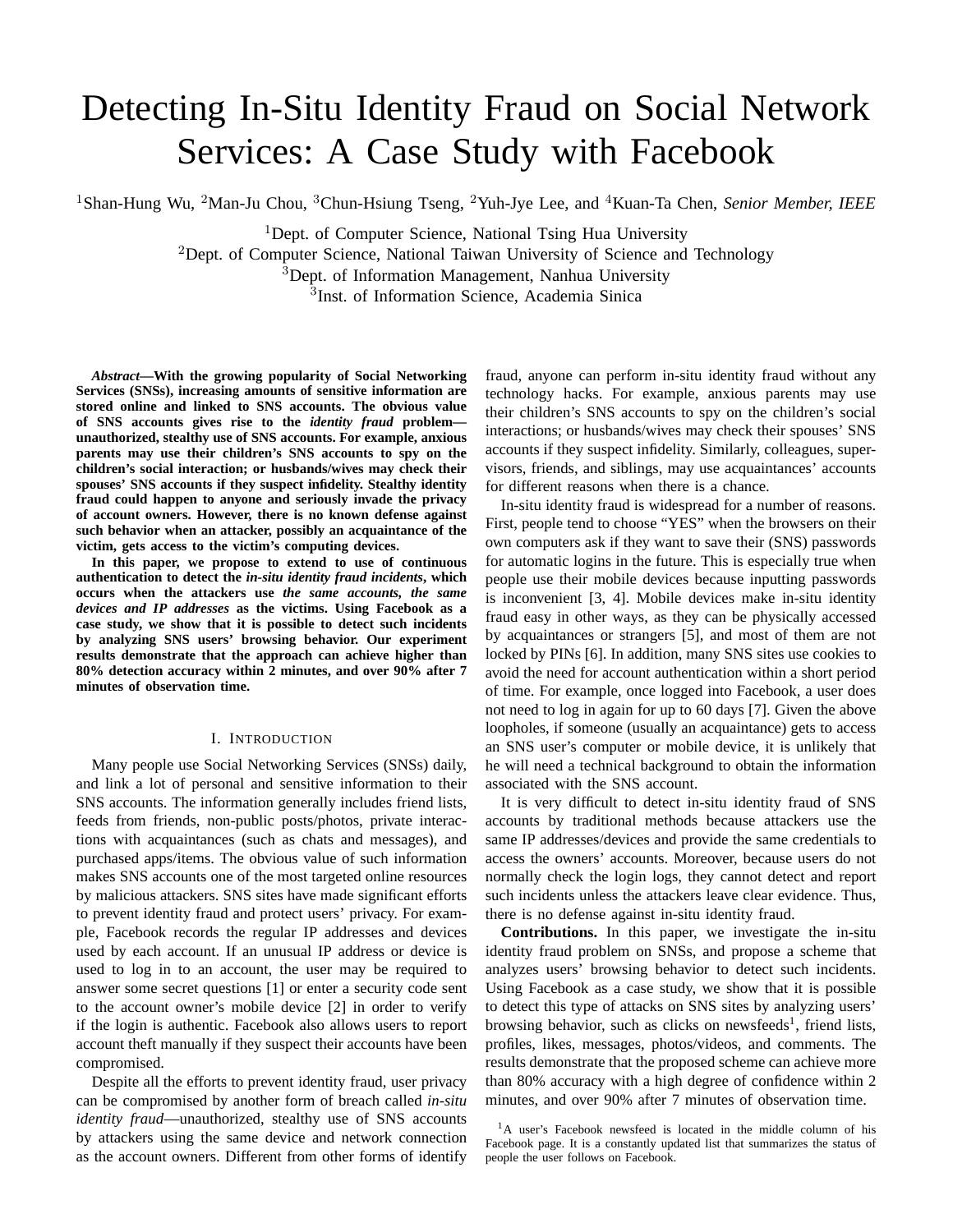**Deployment.** The proposed detection approach is designed to run on SNS servers and act as the first line of defense against in-situ identity fraud. The deployment is straightforward because an SNS server simply collects information about the behavior of an account's session and feeds it into a detection model in real time. The model determines whether the current user is authentic. If there is any suspicion about the user, the SNS server can 1) apply more sophisticated analysis/monitoring techniques; and/or 2) challenge the current user immediately by asking secret questions or via a second channel, such as mobile phone authentication [2]. Since this is the first line of defense, the detection model does not need to be 100% accurate. Reasonable detection power is sufficient and the key issue is to identify account fraud incidents as early as possible. Moreover, the proposed method is not limited to a specific SNS site or a certain learning technique because it is based on a standard supervised learning framework, such as the smooth SVM [10] adopted in this work. Thus, service operators like Facebook may choose the asymmetric SVM [11] or any other learning framework if they wish to further fine tune the identification performance.

**Implications.** We believe that the in-situ identity fraud problem, which has not been widely studied, will become more critical in the future as people store increasing amounts of sensitive information online. In fact, the problem may also occur in email services like Gmail and Outlook; time management services like Google Calendar and Remember The Milk; and photo album services like Instagram. Asking users to authenticate themselves repeatedly during the use of the services is infeasible in practice due to usability issues. Thus, implicit detection seems to be a reasonable way to prevent attacks of this kind.

The remainder of this paper is organized as follows. Section II provides a review of related works; and Section III explains the rationale behind the proposed method, which exploits users' browsing behavior to detect in-situ identity fraud. In Section IV, we discuss the user study based on Facebook and analyze users' behavior. We describe our detection methodology in Section V, evaluate the scheme's performance in Section VI, and consider security issues in Section VII. Section VIII contains some concluding remarks.

# II. RELATED WORK

In this section, we review existing studies on the privacy issues related to SNSs and intrusion/misuse detection.

# *A. SNS Privacy*

A great deal of effort has been devoted to protecting users' privacy, which is always a concern for SNS users. He et al. [12], Zheleva et al. [13], and Tang et al. [14] observed a privacy loophole that allows attackers to infer private information about a user (such as sexual orientation) from his public SNS records/activities. In [15], Bilge et al. studied the feasibility of social engineering attacks over SNS, while the authors in [16] proposed a detection scheme against identity clone attacks that aim at creating fake identifies for malicious purposes. Felt et al. [17] and Wishart et al. [18] developed methods that prevent privacy leaks from SNS developers' APIs and the software built based on them. Mahmood et al. [19] identified on a type of privacy attack called frequent account deactivation. Meanwhile, in the SNS industry, Facebook uses a number of measures to protect users' privacy. For example, it provides an official page [20] to educate users about the recommended privacy and security settings; and it records the IP addresses, web browsers, and devices used by each account [21]. If an attempt is made to log into an account with unseen IP addresses or devices, Facebook challenges the user by asking secret questions [1] or via mobile phone authentication [2]. Users can also report suspicious identity fraud incidents manually.

However, none of the above measures can protect users' privacy from in-situ identity fraud, i.e., if the attackers use the *identical devices* as the victims. Passwords, credentials, and cookies are usually stored in users' devices to avoid the need for repeated account authentication [3, 4, 7]. Thus, attackers who have physical access to the devices can easily bypass existing detection schemes and obtain sensitive information in users' SNS accounts.

#### *B. Anomaly Detection and Misuse Detection*

To our knowledge, the research on misuse detection can be traced back to Lunt et. al [22]. In [22], the authors described a system that monitors account logins, logouts, program executions, system calls, network activity, and so on in order to detect the misuse of an account by others. Similar strategies have been applied to the misuse of general computer systems [23–25], information retrieval systems [26], database systems [27, 28], transaction systems [29], email accounts [30], and so on. Furthermore, to enable real-time detection of misuse, continuous authentication (also known as re-authentication) [9] was commonly adopted to analyzes the activity of a system or a user to continuously verify the genuineness of the usage. This approach analyzes activities such as keyboard typing behavior [9], mouse movements [8], touch gestures on mobile devices [31], facial characteristics (if a webcam is available) [32], or any other soft biometric traits [33, 34].

The research done by Egele et al. [35] is probably the most similar to this paper. In the paper, the authors proposed a scheme to detect compromised accounts on online social networks and used Twitter to validate their approach. The key differences between [35] and the current paper are as follows: 1) The former requires relatively long-term observations, say, a few days or even longer time; and 2) the compromised accounts are often used to post advertisement messages, whereas in our scenario (i.e., in-situ identity fraud), the stalker normally browse information without leaving trails. Thus, [35] cannot be applied to solve the in-situ identity fraud problem.

To the best of our knowledge, this paper is the first to address the in-situ identity fraud problem, a special case of account misuse, on SNS sites. As described in Section I, the growing popularity of SNSs and the increasing amounts of sensitive information online suggest the immediate demand for identity fraud detection for SNSs. Earlier proposals on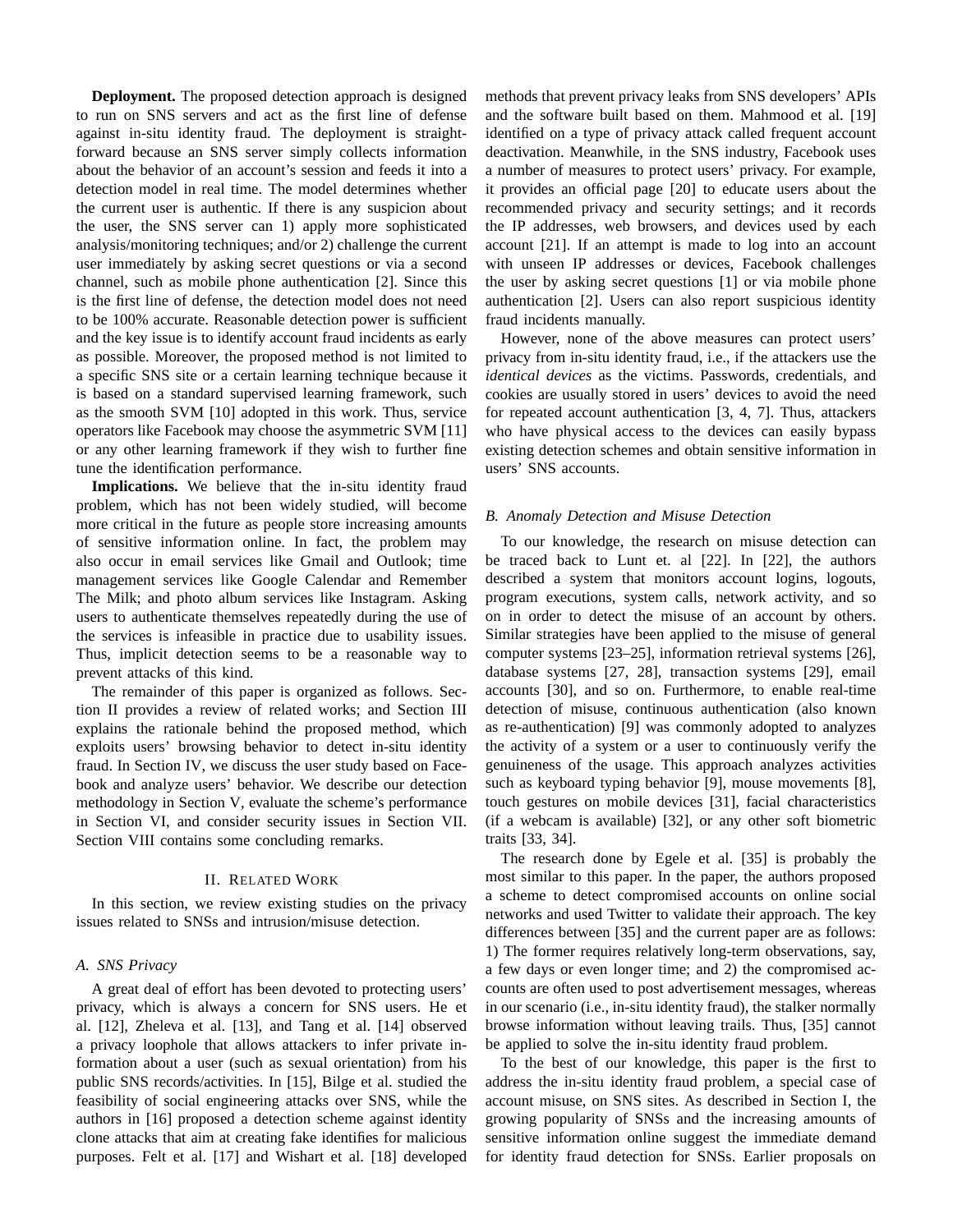account misuse detection cannot be applied to this scenario because 1) they are either based on system-level activities such as processes and network traffic, which are not informative indicators of in-situ identity fraud as the same device and network connections are used; or 2) they are based on domainspecific activities such as database queries and information search queries, which are clearly inapplicable to the context of SNS user behavior. Moreover, in many account misuse detection schemes, a detection model is required for each user. The cost may be prohibitive for SNS servers because an SNS site may have millions of users<sup>2</sup>. The scheme proposed in this paper only analyzes the web browsing behavior of *three predefined user groups*. The detection model is universal, i.e., it can be applied to *all users*, and it incurs low data collection and computation overheads. Another advantage is that the scheme can be applied to a new account whose associated behavior is not yet clear. Note that the scheme is not a replacement for existing continuous authentication approaches. Rather, it can serve a low-cost filter for suspicious accounts so that servers can apply more sophisticated, personalized analytical techniques when necessary.

# III. RATIONALE BEHIND OUR APPROACH

Social network services (SNSs) are not simply places for people to maintain their friend lists. They are more like platforms where people can engage various social activities, such as posting details of their own status, reading other users' comments on the news, chatting, and meeting new people. Some studies [36, 37] suggest that there is *no typical* user behavior pattern on a complicated, open platform like Facebook, as every user seems to behave differently on an SNS. For example, some people use SNS to satisfy their desire for self-promotion, so they spend most of their time sharing the latest information about their status and posting the latest photos/events. On the other hand, some people may want to make new friends online, chat with old friends, or spend time discovering new social games; while some may want to stalk certain other users.

Despite that users are driven by different personal intentions when they use SNS, we posit that SNS users would behave quite differently when they browse *SNS information of others* rather than those of their own, and we conjecture the resulting behavioral difference would be significant regardless of individual diversities. In other words, personal differences does certainly exist, but we consider that SNS users would exhibit relatively more or less similarly when they have opportunities to peep *SNS information of others*, such as the newsfeed of their friends on Facebook.

In the context of in-situ identity fraud, an SNS user can be classified as one of the following roles: 1) an *owner*, which means the person uses his own account; 2) an *acquaintance* (as a stalker), who uses the account of someone he knows; or 3) a *stranger* (as a stalker), who uses the account of a person he does not know. Intuitively, when owners check their Facebook newsfeeds, they should focus more on the latest information

posted by friends and use the "Like" or "Share" function to interact with others. By contrast, when a stalker (either an acquaintance or a stranger) browses a newsfeed, he may be more interested in historical information about the stalker and/or the account holder. Also, the stalker generally do not interact with others to avoid discovery by the account holder about the identity fraud. In summary, we believe that users' behavior varies in different roles for the following reasons:

- The way people treat *familiar* information (and information from close friends) would be different than the way they treat *unfamiliar* information.
- People in different roles may have different intentions.
- To avoid detection by the account owners, stalkers are supposed not to make any interaction with others. Also, they may have limited time to commit in-situ identity fraud so their browsing behavior would be even more different.

We define the above differences in SNS users' browsing behavior as *role-driven behavioral diversity*, which serves the rationale behind the proposed detection scheme. In the next section, using a dataset collected on Facebook, we demonstrate the significance of the role-driven behavioral diversity. Then, in Section V, we explain how the detection scheme exploits this property to distinguish between account owners and stalkers.

## IV. BROWSING BEHAVIOR ON FACEBOOK

As mentioned earlier, we use Facebook as a case study of SNS users' role-driven behavior.

#### *A. Data Collection*

To capture the role-driven behavioral diversity of users, we asked a number of Facebook account owners to participate in experiments that involved browsing Facebook newsfeeds in different roles. Specifically, each subject browsed 1) his own newsfeed, 2) the newsfeed of a real-world acquaintance, and 3) the newsfeed of a stranger.

For the experiments, we hired *pairs* of subjects from an Internet community with more than one million members, where each pair satisfied at least one of the following relationship criteria: friends, family members, colleagues, classmates, or couples. The subjects were paid 10 USD each and gave permission for their actions (e.g., clicks, typing, page views, etc.) to be recorded when they browsed newsfeeds. In addition, the subjects were only hired if they have been active Facebook users with over 50 friends and regularly using Facebook for more than 4 hours per week.

Each experiment comprised three rounds. In each round, a subject was asked to browse the newsfeed of his account, a friend's account, or a stranger's account for 30 minutes. The subjects and accounts were paired *randomly*, but each subject was guaranteed to play all 3 roles in the 3 rounds, as shown in Figure 1. During each round, the subjects could perform any action they wished (e.g., browsing photos, or leaving comments), but they could not engage in sabotage activities (e.g., changing an account's password). Actions that followed external links (such as videos) were allowed, but the subjects

<sup>2</sup>For example, Facebook had more than one billion active users in December 2012.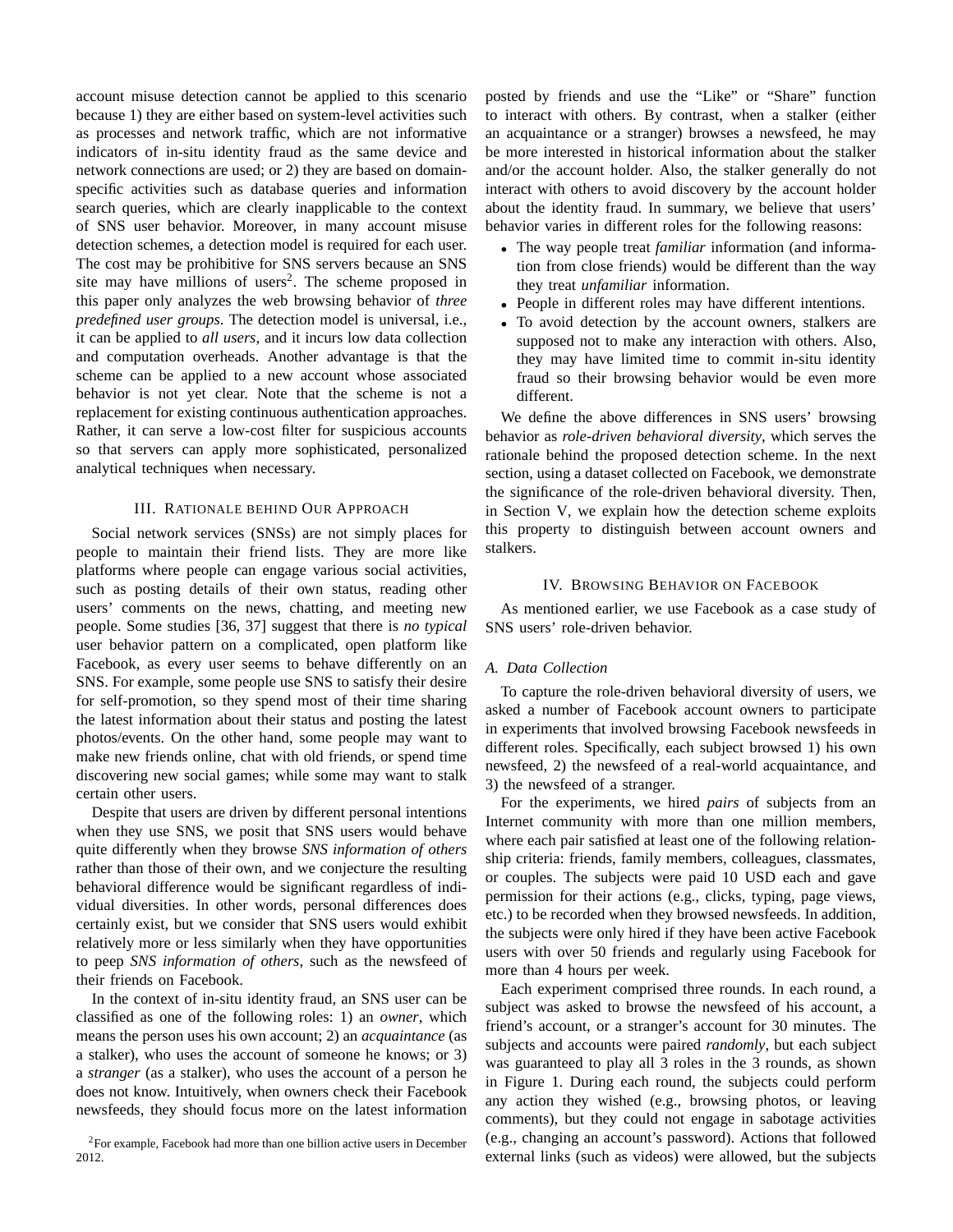

Fig. 1. (*A, B*) and (*C, D*) are pairs of acquaintances. Each experiment comprises three rounds. In each round, each subject is assigned an account *at random*; In the three rounds, a subject is guaranteed to browse his own account, an acquaintance's account, and a stranger's account in a randomized order.

TABLE I A SUMMARY OF THE EXPERIMENTS AND THE RAW DATASET.

| <b>Property</b>          | Value                 |
|--------------------------|-----------------------|
| $#$ experiments          | 28                    |
| Trace length             | 9,302 min (155 hours) |
| # subjects               | 112                   |
| male                     | 56                    |
| female                   | 44                    |
| # sessions               | 278                   |
| by owners                | 100                   |
| by acquaintances         | 81                    |
| by strangers             | 97                    |
| Avg. session length      | $33 \text{ min}$      |
| Avg. action rate         | 3.0 action/min        |
| Avg. page switching rate | $0.7$ page/min        |

were instructed not to browse the external content for longer than one minute each time.

To capture the subjects' activities on Facebook, we used Fiddler, a Web debugging proxy, to monitor all the HTTP/HTTPS GET/POST requests issued by the web browser. By parsing the HTTP/HTTPS request logs, we were able to capture every action performed by a user (as described later). Table I summarizes the experiments and the raw dataset we collected. Although our administrators monitored the experiments, some subjects did not follow the instruction to browse the specified Facebook newsfeeds. Out of 311 sessions, we removed 33 "noisy sessions" of subjects who obviously did focus on the newsfeeds, i.e., sessions with an idle or inactive period longer than 5 minutes. As a result, our 112 subjects (56 pairs of acquaintances) totally performed 278 Facebook browsing sessions. The trace contains 9,302 minutes (155 hours) and approximately 27,000 browsing actions.

# *B. Defining Features*

We identified 18 common user actions on Facebook, as shown in Table II. Each of the actions can be associated to two attributes: 1) *account-relevant action*, which refers to an action

TABLE II 18 COMMON USER ACTIONS WE COLLECTED FROM THE EXPERIMENT ON FACEBOOK.

| Actions                | <b>Account-</b><br><b>Relevant</b> | Page-<br>Switching |
|------------------------|------------------------------------|--------------------|
| Likes                  |                                    |                    |
| View Cards             |                                    |                    |
| <b>View Likes</b>      |                                    |                    |
| <b>View Messages</b>   |                                    |                    |
| <b>View Photos</b>     |                                    |                    |
| To Friend List Page    |                                    |                    |
| To Note Page           |                                    |                    |
| To Photo Page          |                                    |                    |
| To Wall Page           |                                    |                    |
| To Fan Page            |                                    |                    |
| To Feed Page           |                                    |                    |
| To Group Page          |                                    |                    |
| To Message Page        |                                    |                    |
| <b>Add Comments</b>    |                                    |                    |
| Delete Comments        |                                    |                    |
| Click Hyper-links      |                                    |                    |
| <b>Expand Comments</b> |                                    |                    |
| <b>Expand Page</b>     |                                    |                    |

TABLE III EXAMPLES OF USER ACTIONS COLLECTED FROM FACEBOOK.

| Time stamp       | <b>Action</b>      | <b>Target Person</b> |
|------------------|--------------------|----------------------|
| 1345837539249.47 | Likes              | Friend A             |
| 1345837568519.15 | View Cards         | Account Owner        |
| 1345837586398.26 | Add Comment        | Friend A             |
| 1345837732512.73 | Group page         |                      |
| 1345837756445.03 | Likes              | Friend B             |
| 1345837770260.55 | View Cards         | Non-Friend C         |
| 1345837773293.04 | View Message       | Friend A             |
| 1345837828598.01 | Likes              | Non-Friend C         |
| 1345837875240.45 | <b>Expand Page</b> |                      |

used to interact with another person (account); and 2) *pageswitching action*, which causes the browser to load another Facebook page. By parsing the HTTP/HTTPS request logs, we obtained a chronological list of actions for each session, as shown by the examples in Table III. Each record on the list contains the name of the action, the occurrence time stamp, and the target person the user interacted with if the action was interactive. Based on the account owner's profile and friend list, we annotated the target person as either the "account owner," a "friend," or a "non-friend."

Next, we define a number of features and extract their values for each session we collected in order to characterize users' browsing behavior and apply machine learning algorithms for predicting in-situ identity fraud incidents. Even if there is a perfect learning algorithm, without features that encode information about who is initiating a session, the algorithm will not be able to distinguish between account owners and stalkers. How to define discriminative features is a key issue in this work; and it is usually challenging because it requires insight, domain knowledge, creativity, and even "black arts" [38].

We interviewed heavy users of Facebook about their regular usage patterns and the ways they discovered and explored interesting information. Based on the results, we defined 139 features. All the features of a particular session can be extracted from the session's action list (see Table III). We summarize the features as follows: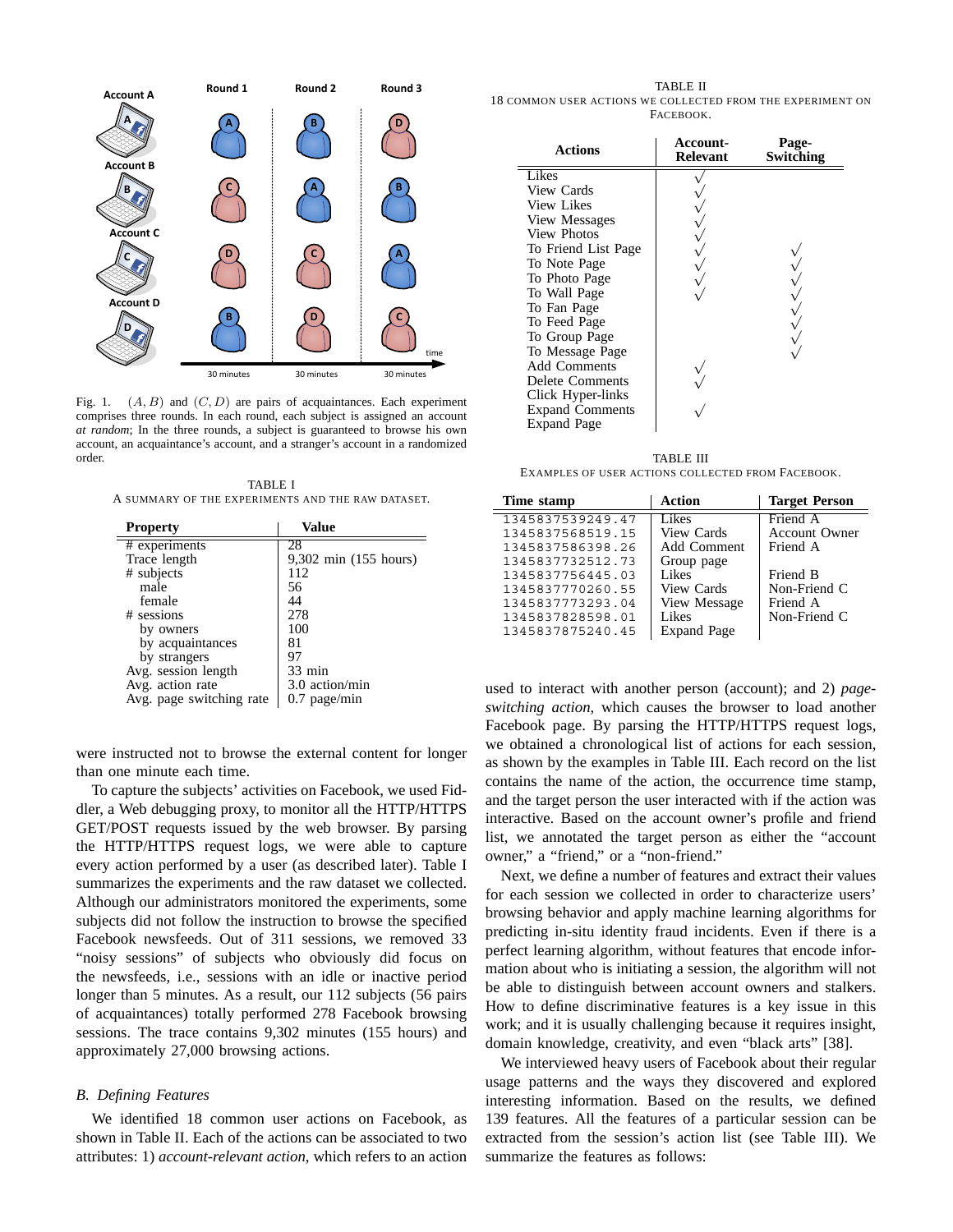- 1) f.<action>: the frequency of a certain action (per minute), where <action> refers to an action defined in Table II. Meanwhile, f.acts denotes the frequency of all the user actions by dividing the number of actions by the session duration. In addition, we also define f.acts.excluding.page.expand to represent the frequency of all but the "expand page" action<sup>3</sup>. This feature allows us to determine how fast a user perform actions in addition to browsing information.
- 2)  $\bar{f}$ .<target type>.<action>: the frequency of a certain action that targets a certain user type. The  $\epsilon$  action  $\epsilon$  is an account-relevant action in Table II; and <target\_type> can be self (if the target person is the account owner), friend (if the target person is a friend of the account owner), or non-friend (if the target person is not a friend).
- 3) b.  $\overline{\text{exxx}}$ : the binary version of all the above features; i.e., b.  $\langle$ xxx $\rangle$  = 1 iff f.  $\langle$ xxx $\rangle$  is greater than 0. For example, b. < action> indicates if a certain action occurs during the session.
- 4) f.act.<target type>: the frequency of all the account-relevant actions performed in relation to a certain target user type.
- 5) ts.page.<page\_type>: the time the session user spends on a certain page after performing a pageswitching action. The <page\_type> can be feed (the account owner's newsfeed), msg (the account owner's message box), self (pages, such as the wall/friend list/note/photos, of the account owner), friend (pages of friends), non-friend (pages of non-friends), or public (pages belonging to fans or groups).
- 6)  $\bar{f}$  act.page.<page type>: the frequency of all the actions the users perform on a certain page type. We also define f.act.expand.page.<page type> and f.act.non.expand.page.<page type> to take account of the frequency of the "expand page" action and that of the rest actions on a certain page type respectively.
- 7) n.act.person: the number of target people the user interacts with (via an account-relevant action) during the session.
- 8) n.act.person.<statistics>: the statistics of the number of visits made to different users' pages during the session. The <statistics> include the mean, std\_dev, median, and maximum. For example, if the user visits the account owner's pages once, friend A's pages thrice, friend B's pages once, and non-friend C's pages twice, we obtain mean=1.75, std\_dev=0.96, median=1.5, and maximum=3. We capture these features because we want to determine if a user focuses on specific person(s).

After extracting the features for each session, we obtain a dataset for further analysis. Each session is labeled as either "owner," "acquaintance," or "stranger," depending on the user's role during the session in the experiment.

## *C. Role-Driven Behavioral Diversity*

To verify the existence of role-driven behavioral diversity between account owners, acquaintances, and strangers, we analyze users' behavior patterns in different roles. Our observations are summarized below.

*1) General Diversity:* As shown in Figure 2(a), all the sessions for the three user roles have similar values in  $f$ .acts. However, in f.acts.excluding.page.expand (Figure  $2(b)$ ), the sessions controlled by account owners have the highest values followed by those of acquaintances, and sessions controlled by strangers have the lowest values. This implies that acquaintances and strangers usually pay more attention to reading/searching for interesting information and care more about historical information, as the content hidden by expandable pages/items is older in terms of posting time.

The sessions used by acquaintances/strangers also yield much lower values in  $f$ .act add comment (Figure 2(c)) and  $f$  act like (Figure 2(d)) than those controlled by account owners. The reason is obvious: normally, acquaintances and strangers do not want to leave clues about their prying behavior.

*2) What Stalkers Do Not Care About:* Although acquaintances/ strangers expand pages more frequently (Figure 2(b)), they do not expand the comment lists as often as account owners. This is because they may not know the people who left the comments, and therefore show less interest in them unless the comments are relevant to people they know. For similar reasons, acquaintances/strangers show less interest in the pages of fans and groups (Figure  $2(e)$ ) and people who like a post (Figure  $2(f)$ ). They also spend relatively less time on the accounts' newsfeeds (Figure  $2(g)$ ) but spend more time in checking the account owners' personal wall and photos (Figures 2(l) and (m)).

*3) What Acquainted Stalkers Care About:* Among the three roles, acquaintances pay the most attention to the friend lists of the account owners (Figure  $2(i)$ ). This is because an acquaintance may be interested to know the account owner's social connections, especially people who are not friends of the acquainted stalker. For similar reasons, acquaintances generally show the most interest in the message boxes (Figure  $2(j)$ ) and profile cards<sup>4</sup> of the accounts' friends (Figure 2(k)).

*4) What Stranger Stalkers Care About:* Interestingly, strangers view account owners' profiles (Figure 2(l)) and photos (Figure  $2(m)$ ) more often than the account owners and their friends. The reason is that strangers do not know the account owners, so they are usually curious about the owners and how they look like. Stranger stalkers' actions are also less relevant to account owners' social relationships, as shown by the fact that they are more interested in non-friends (Figure 2(n)) and external links (Figure 2(o)).

We believe that the above observations manifest the prominence of role-driven behavioral diversity. Next, we show how this diversity can be exploited to build a low-cost model for detecting in-situ identity fraud on social network services.

<sup>&</sup>lt;sup>3</sup>In Facebook, some pages (e.g., newsfeeds, walls, etc.) and page items (e.g., comments, notifications lists, etc.) can be expanded to show earlier/more information via an "expand page" action.

<sup>4</sup>A profile card on Facebook provides a badge-like summarization of an account's basic information.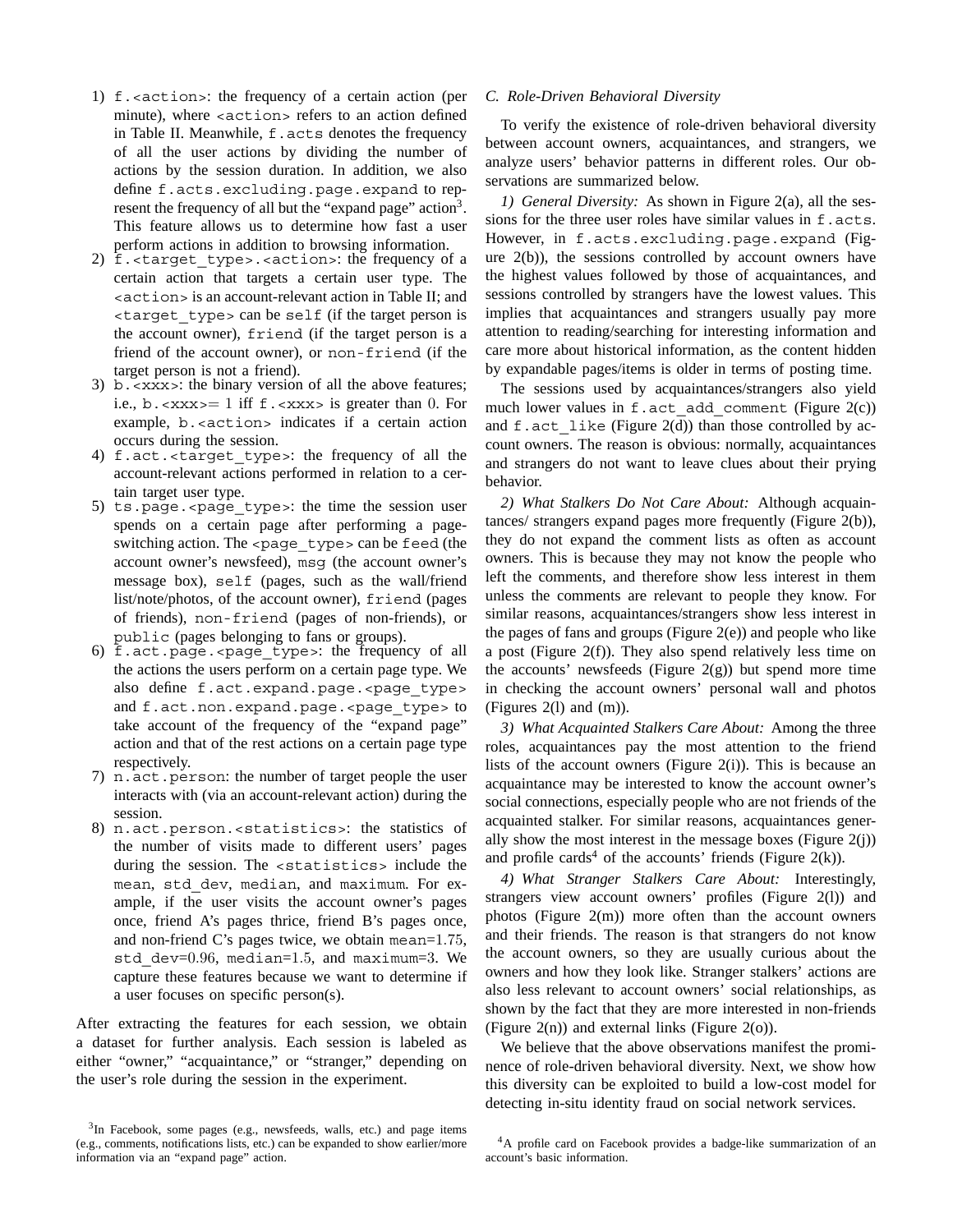

Fig. 2. Evidence of role-driven behavioral diversity.

# V. DETECTION SCHEME

In this section, we describe the scheme for detecting in-situ identity fraud on SNS sites. Recall that each session in our dataset is labeled as either "account owner," "acquaintance," or "stranger". Because our goal is to distinguish stalkers from account owners, in the following, we replace the "acquaintance" and "stranger" labels with "stalker".

Figure 3 provides an overview of the detection scheme. After a user logs in with a stored credential or existing authentication cookies (Step 1), the SNS server monitors and records the user's actions for an *observation period* of n minutes, where  $n$  is a configurable parameter (Step 2). At the end of the observation period, the server extracts the features of the monitored session based on the recorded actions (Step 3). It then feeds the session features, as defined in Section IV-B, into a detection model (Step 4), which determines if the session owner is suspicious by predicting the label of the session (Step 5). If the predicted label is "stalker," the SNS server can challenge the user by asking secret questions or via a second channel, such as the account owner's mobile phone (Step 6). Alternatively, the server can implement a more sophisticated, but costly, detection scheme.

For the server, the runtime cost of the scheme is low because it exploits the role-driven behavioral diversity property. As a result, only *one* detection model is needed for all SNS users. Note that, although we utilize a two-class detection model to distinguish stalkers from account owners, the scheme can be easily extended to identify account owners, acquaintances,



Fig. 3. The flow chart of the detection scheme.

and strangers in a multi-class detection model. We train the detection model with the labeled sessions collected earlier. Clearly, the effectiveness of the detection scheme depends to a large extent on the quality of the predictions made by the detection model. Thus, to obtain high-quality predictions, we take the following rigorous steps to train the model.

## *A. Model Development*

To facilitate the following description, we label the sessions browsed by stalkers and account owners as 1 and  $-1$  respectively. In a training dataset D of size  $n, D =$  $\{(\mathbf{x}_1, y_1), (\mathbf{x}_2, y_2), \cdots, (\mathbf{x}_n, y_n)\}\)$ , where  $\mathbf{x}_i \in \mathbb{R}^d$  is a labeled instance (i.e., session) with d features and  $y_i \in \{1, -1\}$  is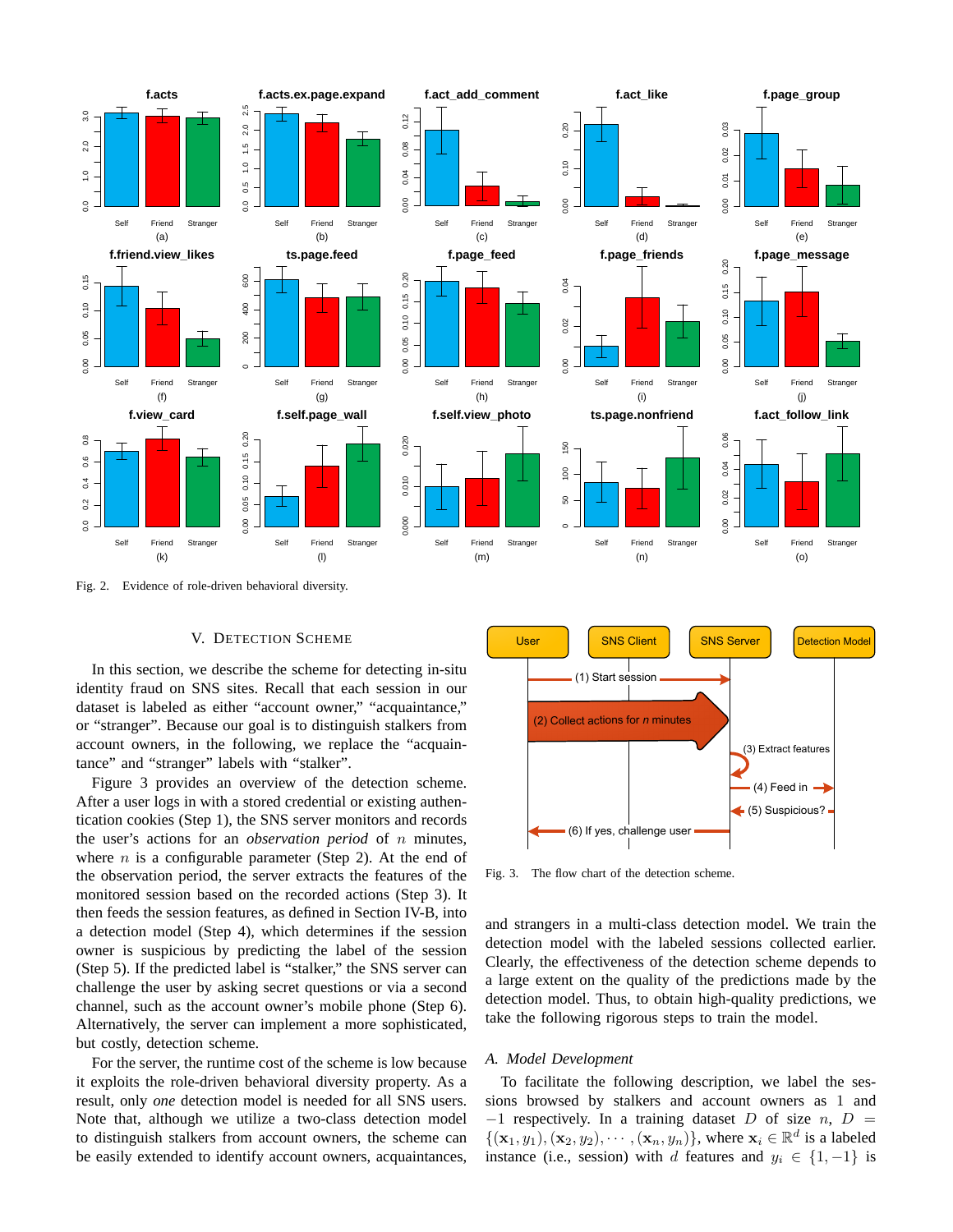

Fig. 4. The steps in training a detection model.

the corresponding label. Our objective is to obtain a function  $f : \mathbb{R}^d \to \mathbb{R}$  such that given a new instance **x**' with an unknown label  $y'$  we have  $f(x') > 0$  iff  $y' = 1$  where the unknown label y', we have  $f(x') > 0$  iff  $y' = 1$ , where the function f denotes the detection model in our scheme. In Step function  $f$  denotes the detection model in our scheme. In Step 4 in Figure 3, the SNS server feeds the session  $x'$  into  $f$ ; then, in Step 5, the SNS server gets  $f(\mathbf{x}')$  and determines whether<br>the session is suspicious or not by computing son( $f(\mathbf{x}')$ ) the session is suspicious or not by computing  $sgn(f(\mathbf{x}'))$ .<br>
To obtain f, we use the Support Vector Machine (SVM)

To obtain  $f$ , we use the Support Vector Machine (SVM), a widely used machine learning algorithm for binary classifications. The objective functions of conventional SVMs (either linear or non-linear) can be solved by standard quadratic programming algorithms. However, when applied to scenarios like we have for now, the solver may need to deal with an extremely large D due to the huge user base of the SNS service. To speed up the training process, we adopt Smooth Support Vector Machine (SSVM) [10], which is a variant of SVM, instead. SSVM adds  $b^2/2$  to the objective of SVM and exploits the square of the slacks  $\xi_i^2$  to penalize the noises and outliers. It utilizes the Karush-Kuhn-Tucker (KKT) optimization condition to convert the conventional SVM to an unconstrained minimization problem which can be solved efficiently by the Newton's method with an Armijo step size. The kernel trick also applies to SSVM as well. Here we pair up the non-linear SSVM with the RBF kernel, which is defined as  $K(\mathbf{a}, \mathbf{b}) = e^{-\gamma ||\mathbf{a} - \mathbf{b}||_2^2}$ . There are 2 hyper-parameters we have to determine in the non-linear SSVM: the penalty coefficient C and  $\gamma$  in the RBF kernel function. We use the two-stage uniform design model selection method [39] with 13 runs and 9 runs in the first and second stages, respectively (according to [39]), to search for the best combination of both hyperparameters.

#### *B. Feature Selection*

The training of SSVM is preceded by a feature selection process [40] that only selects a subset of features in D for training. The process is important for three reasons: 1) Given the large number of sessions that SNS servers must monitor (Step 1 in Figure 3), a small set of features helps the SSVM *scale up in making predictions*. 2) The selected features help us determine the actions that are useful in distinguishing stalkers from account owners. By ignoring the features that are not helpful, we can collect fewer actions (Step 2 in Figure 3) and save the cost of feature extraction (Step 3 in Figure 3) on the servers. 3) The process improves the prediction accuracy of the final SSVM.

The feature selection process is divided into two stages, as shown in Figure 4. In the first stage, we use the 1-norm SVM [41] to obtain a set of candidate features. Then, in the second stage, we use the forward feature selection [40] algorithm to select the best features from the candidate set for training the detection model.

Unlike 2-norm SVM, which minimizes  $\|\mathbf{w}\|_2^2$  in its objective, 1-norm SVM minimizes  $\|\mathbf{w}\|_1^2$  (called the LASSO penalty [42]). We utilize 1-norm SVM to derive the candidate set because it usually finds a sparse **w** (i.e., a **w** that tends to contain zeros) thanks to its "compressed sensing" interpretation [43]. To compile the candidate set, we only keep features that correspond to the non-zeros in **w**, as the features that correspond to zeros are usually redundant or noisy [41]. Next, we use the forward feature selection algorithm to select the final features from the candidate set. Initially, the set for storing the final features is empty. In each step, the algorithm selects one feature from the candidate set that yields the best improvement in SSVM's prediction accuracy<sup>5</sup> of SSVM and adds it to the feature set. The above step is repeated until the candidate set is empty, or there are no features in the candidate set can further improve the prediction accuracy.

#### VI. PERFORMANCE EVALUATION

In this section, we evaluate the performance of the proposed detection model.

#### *A. Configuration*

After the data cleaning step (described in Section IV-A), the set  $D$  contains 278 instances (i.e., sessions) of which 178 are positive (i.e., labeled  $+1$ , which denotes stalkers) and 100 are negative (i.e., labeled  $-1$ , which denotes account owners). Each instance is represented by an 139-dimension feature vector.

To the best of our knowledge, there are no other schemes for detecting in-situ identity fraud on SNS services. Thus, we evaluate the detection model by simulating different observation periods and compare the results. Specifically, given an observation period  $L$  minutes, we extract the behavioral features of a session from those actions performed within the first  $L$  minutes after the session starts. Then, the performance of the detection model is evaluated for  $L = 1, 2, \cdots, 25$ minutes, respectively. Although the subjects were asked to browse an SNS account for 30 minutes in each round (see Section IV-A), we choose the maximum of  $L$  to be 25 rather than 30 because some sessions ended prematurely due to subjects' requests and resulted in a slightly shorter trace. Therefore, to ensure a comparable evaluation across all the sessions, we consider  $L \leq 25$  here.

As described in Sections V-B and V-A, to construct the detection model, we firstly use an 1-norm SVM to derive the candidate features, and then use forward feature selection and SSVM with 10-fold cross validation to select the most distinguishing features as well as the hyper-parameters C and  $\gamma$ . Here, we use the leave-one-out cross validation [40] on D to evaluate the detection performance of our model.

## *B. Detection Performance at The 25th Minute*

First, we consider the detection model's performance when  $L = 25$  minutes. Table IV shows the results achieved by

<sup>&</sup>lt;sup>5</sup>We use 10-fold cross validation [40] to measure the accuracy.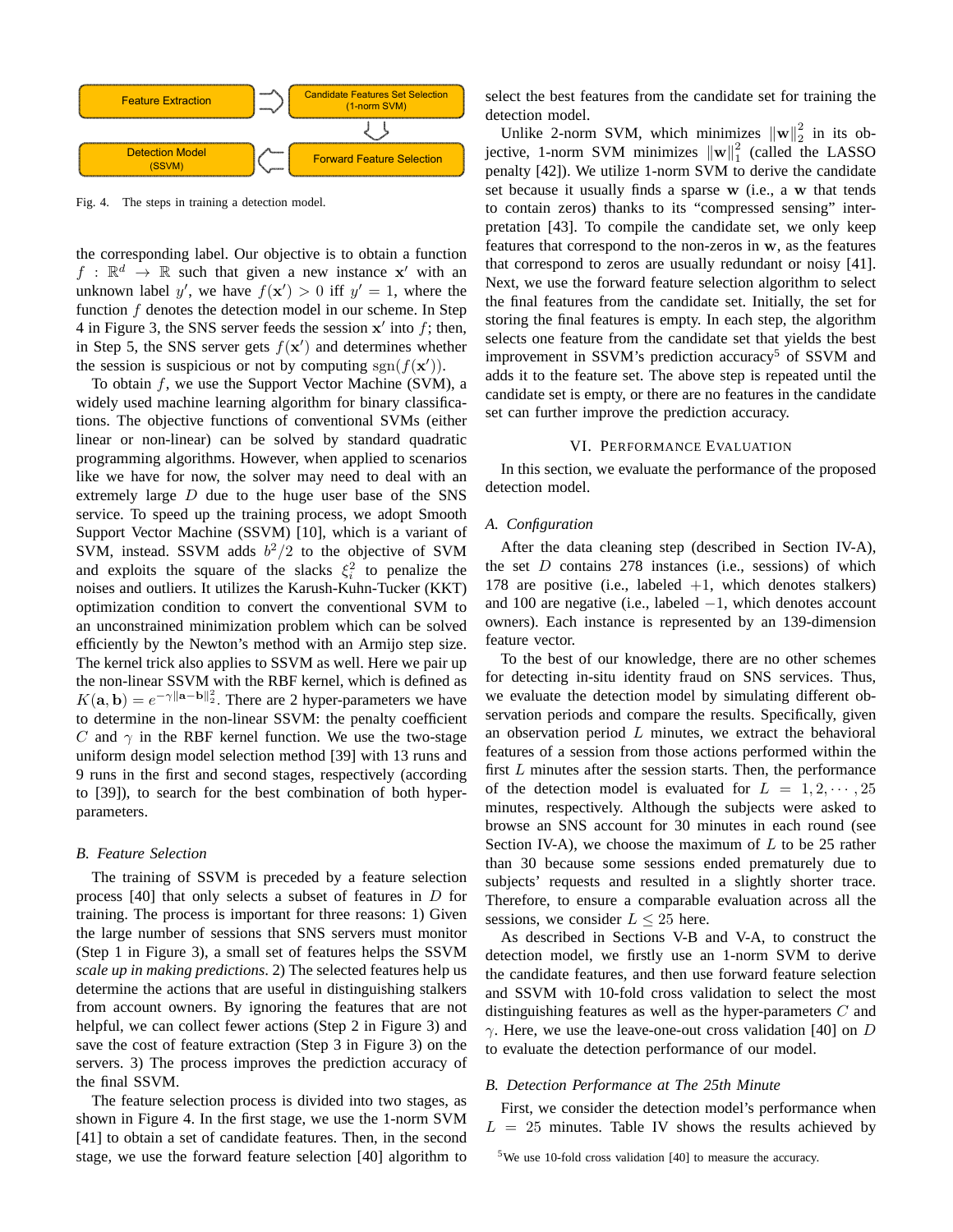|            | With Oversampling | Without Oversampling |
|------------|-------------------|----------------------|
| With       | Acc: 93.53%       | Acc: $90.29\%$       |
| Feature    | FPR: 5.00%        | FPR: 18.00%          |
| Selection  | FNR: 7.30%        | FNR: 5.06%           |
| $F$ -score | 0.9483            | 0.9260               |
| Without    | Acc: 91.37%       | Acc: 87.77%          |
| Feature    | $FPR: 6.00\%$     | FPR: 22.00%          |
| Selection  | FNR: 10.11%       | FNR: 6.74%           |
| $F$ -score | 0.9302            |                      |

TABLE IV THE RESULTS ACHIEVED UNDER VARIOUS CONDITIONS.



Fig. 5. The weights in **w** found by the 1-norm SVM over the corresponding features, which are ranked by their weights. Only 60 features (out of 139) remain in the feature set.

the model *with* and *without* feature selection. As we can see, feature selection improves the performance because it yields higher accuracy/ $F$ -scores and lower FPRs/FNRs. The reason is that feature selection eliminates. As shown in Figure 5, only 60 features (out of 139) remain in the feature set after using the 1-norm SVM for candidate selection.

We observe that the ratio of positive instances to negative instances in the dataset  $D$  is  $1.78:1$ . The imbalance tends to yield a higher FPR. To resolve this issue, we use an *oversampling* approach to randomly select and then duplicate 78 negative instances to balance the ratio between positive and negative instances. The effect of duplicating an instance is to double the penalty if we misclassify the instance. Therefore, by duplicating the negative instances in  $D$  we can avoid aliasing and reduce the FPR. Note that because the oversampling technique causes randomness, we train 10 models and average their results. Table IV shows the results achieved by our model *with* and *without* oversampling. We can see that the oversampling can control the trade-off between FPR and FNR.

Figure 6 shows the ROC curve and AUC of our model when feature selection and oversampling are applied. The AUC is fairly high (0.962); while the ROC curve shows that the model can achieve a TPR of 90% TPR and a FPR of 4.5%.

#### *C. Early Detection Performance*

To prevent theft of sensitive information, we should apply the in-situ identity fraud detection scheme as early as possible in each session. In order to determine how our model performs with different time limits, we vary  $L$  from 1 to 25 minutes and train a model for each value of  $L$  with feature selection



Fig. 6. The ROC curve and AUC of the model at 25 minutes.



Fig. 7. Accuracy of the detection scheme with different observation periods. The graph shows that the detection model can achieve stable and reasonably good results after 7 minutes.

and oversampling. Figure 7 shows the accuracy achieved by the models. When  $L \geq 7$  minutes, the results are stable and reasonably good, and the accuracy rate is higher than 90%. Even at the 2nd minute, the accuracy is above 80%. This would help significantly as the scheme is used as a trigger for more sophisticated analysis.

To verify the robustness of the model, we randomly permute D for 20 times and use 10-fold cross validation [40] to train one model for each of the 20 permutations. Figure 8 and Table V show the mean accuracy and standard deviation of



Fig. 8. The accuracy achieved by 20 models on 20 randomly permuted datasets. The thick line represents the average accuracy.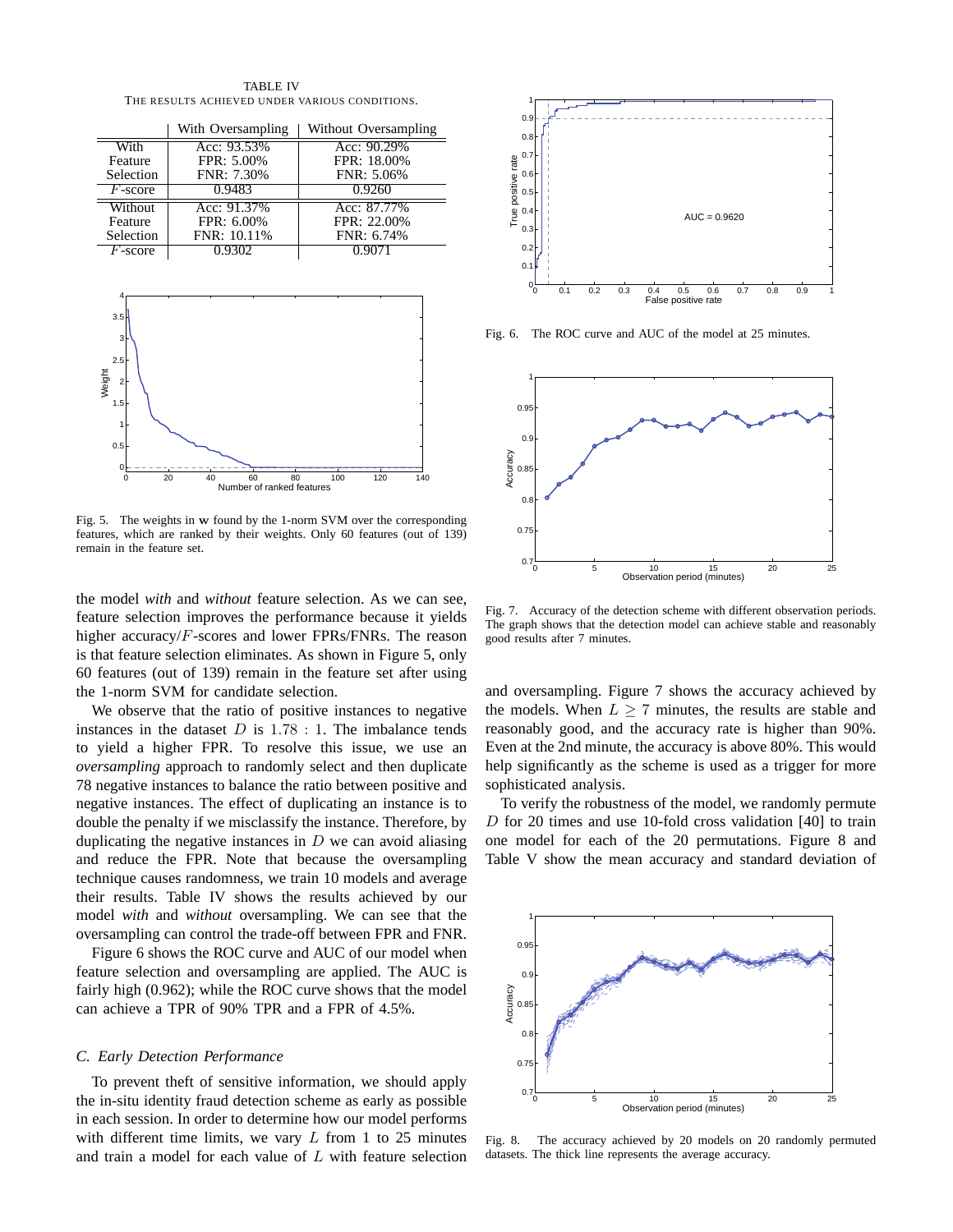TABLE V MEAN AND STANDARD DEVIATION OF THE ACCURACY GIVEN BY THE MODELS TRAINED USING THE 10-FOLD CROSS VALIDATION ON 20 RANDOMLY PERMUTED DATASETS.

| Minute | 2     | 3     | 4       | 5     | 6     |         |
|--------|-------|-------|---------|-------|-------|---------|
| Mean   | 81.9% | 83.2% | 85.3%   | 87.5% | 88.8% | 89.2%   |
| Std.   | 0.7%  | 0.8%  | 0.5%    | 1.0%  | 0.8%  | 0.5%    |
|        | 8     | 9     | 10      |       | 12    | 13      |
| Mean   | 91.3% | 92.9% | 92.2%   | 91.5% | 91.0% | 92.0%   |
| Std.   | 0.3%  | 0.4%  | $0.4\%$ | 0.6%  | 0.5%  | $0.4\%$ |
|        |       |       |         |       |       |         |
|        | 14    | 15    | 16      |       | 18    | 19      |
| Mean   | 90.8% | 92.7% | 93.6%   | 92.6% | 92.0% | 92.0%   |
| Std.   | 0.5%  | 0.3%  | $0.4\%$ | 0.5%  | 0.4%  | 0.6%    |
|        | 20    | 21    | 22      | 23    | 24    | 25      |
| Mean   | 92.5% | 93.3% | 93.3%   | 92.1% | 93.5% | 92.6%   |

the 20 models. The results indicate that the standard deviation of the accuracies is very low regardless of L. In addition, Figures 8 and 7 show that the model performs consistently well using cross validations. Therefore, the performance of the detection scheme is very robust.

## VII. DISCUSSION

In this section, we discuss the representativeness of dataset collected from our controlled experiments and analyze the security robustness of the proposed scheme.

# *A. Dataset Validity*

We acknowledge that while we did our best to mimic insitu identity fraud incidents in our controlled experiment (c.f., Section IV-A), a simulated environment is certainly not reallife scenarios and some behavioral differences would exist. Theoretically, a stalker in a real in-situ identity fraud incident would 1) act secretly and not leave any evidence that can be traced by the account owners; and 2) act under time pressure as account owners may come back to their devices depending on the situation. We consider that our dataset have captured, to some degree, the stalkers' realistic behavior for the following reasons:

- 1) The sessions used by acquaintances/strangers also yield much lower values in f.act add comment (Figure  $2(c)$ ) and f.act like (Figure  $2(d)$ ) than those controlled by account owners. This shows that most stalkers' behavior is realistic as the stalkers would not like the owners to know of their usage, even we did not create a stealthy usage scenario for them.
- 2) Stalkers behave under time pressure, as shown in Figure 9(a) that the accumulated average action rate decreases over time. The decrease in action rate implies that stalkers tend to explore the information they are most interested as early as possible, even we provided a full 30 minutes for their "stalking".
- 3) We inspect how the numbers of frequent action patterns (among all the collected stalker sessions) change with time. We first apply the cSpade algorithm [44] with a minimum support of 0.1 to identify the frequent action patterns shared by all the users in the stalker role. Then we measure the maximum support, i.e., the proportion

of sessions sharing a frequent pattern, of the identified patterns over time. Figure 9(b) shows that the accumulated maximum support is logarithmically increasing with time, which indicates that initially, stalkers perform similar sets of actions in the first few minutes. The commonality of actions gradually decreases in the latter stages of the session. This phenomenon manifests that stalkers tend to check more "important" information they are interested and after that their surfing behavior diversifies due to difference in individual preferences.

In sum, as collecting stalkers' behavior in real-life in-situ identify fraud is extremely challenging, if not impossible, we believe that our controlled experiments provide a reasonable approximation of the real-life scenario and, to some extent, capture the essential characteristics of stalkers' behavior, as indicated by the significant role-driven behavioral diversity (Section IV-C).

Although our dataset is an approximate of the reality, we consider the proposed scheme can well serve a *bootstrapping* role for in-situ fraud detection. Once the proposed scheme is deployed by SNS operators and real-life in-situ identify fraud incidents have been identified, the model could be further revised by learning from the newly-captured realistic stalking behavior and further enhance the utility of the fraud detection scheme.

# *B. Security Analysis*

As shown in Figure 3, the data collection, processing, decision-making, and follow-up actions (such as challenging the users if they are genuine account holders) in the proposed scheme are all performed on the server side. Hence, it is impossible for attackers to compromise the scheme by interfering the fraud detection process from the clients sides.

As the detection scheme in running on the server side (i.e., by the SNS operators), an attacker cannot avoid detection once he logs in because all users are monitored by the server. The only way for an attacker to continue using the compromised account is to evade the detection model.

The detection model does not rely on any cryptographic techniques and it is based completely on user behavior. Hence, to avoid detection by the model, an attacker must 1) mimic the account owner's actions; or 2) perform as few actions as possible and exit the site. Attacks of the first type are less likely because account owner's behavior patterns are not well documented [37]. Even if some attackers could successfully mimic owners' actions, they would be forced to spend time on something that is of little interest to them and may miss some desirable information. This makes the attack less harmful. In the second type of attacks, attackers are under time pressure because the detection model can achieve close to 80% accuracy even if attackers only browse victims' newsfeeds for 1 minute. The time pressure makes the attacks less harmful because attackers may not be able to find the information they want in such a limited period of time.

In addition, the detection scheme is not tied to a specific detection model. For example, a personalized detection model may be particularly helpful in identifying the first type of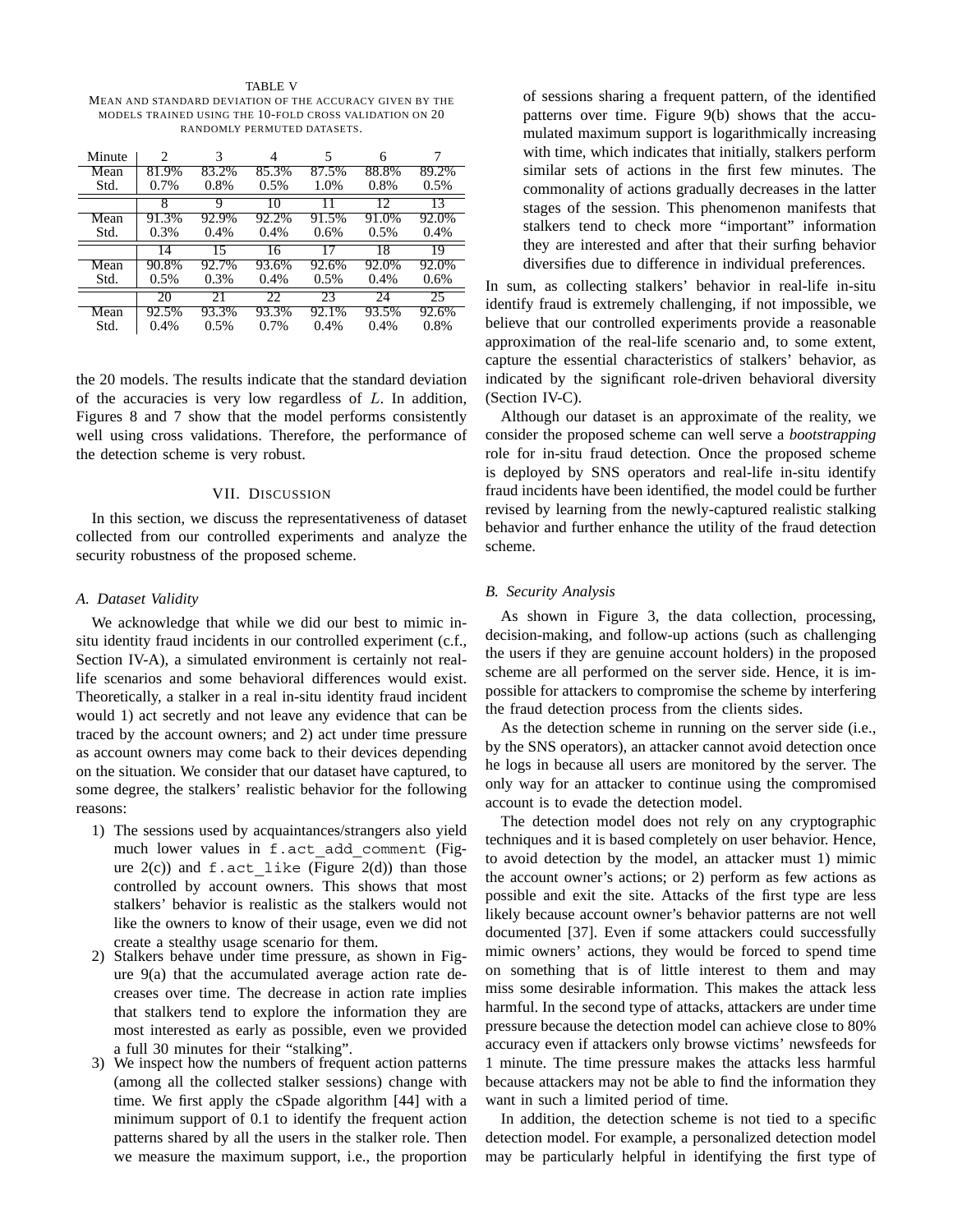

Fig. 9. Evidence that stalkers in our experiments tend to finish their favored activities in the early stages of the sessions



Fig. 10. Frequency of the topmost positive and negative significant features that distinguish stalkers from account owners in the first seven minutes.

attacks because it is even harder to imitate an individual's behavior. Moreover, a detection model that considers the timestamp of each action may help identify attacks of the second type, as users (both account owners and stalkers) often perform actions in the some order based on habit. While this paper points out the effectiveness of continuous authentication on detecting in-situ identity fraud, it would certainly be possible to develop more sophisticated detection models to defeat increasingly smart attackers.

One might also suspect that the model training process could be contaminated by malicious attackers. We consider the risk of this attack to be negligible due to the following reasons:

- The in-situ identify fraud issue we discuss in this paper is "not scalable" since it normally involves physical access of computer devices; in other words, unlike other types of Internet frauds, such as phishing [45], a malicious user cannot easily extend in-situ identify fraud attacks on dozens or even hundreds of victims. Thus, it is of little incentives for a malicious user to manage to compromise the model training process of an in-situ identify fraud detection scheme.
- The collection of the dataset does not necessarily involve uncontrolled crowds where malicious attackers could infiltrate. One option is to only collect training data from inhouse, controlled crowds, like what we did in Section IV. One another option is to reassure the identity of the users via a separate authentication scheme, such as challenging the users with secret personal questions that are often used by web services when users retrieve lost passwords. In this way we can collect the training dataset only from trustworthy users whose identities are double confirmed.

# VIII. CONCLUSION

In this paper, we have proposed a low-cost detection scheme for SNSs that analyzes users' browsing behavior to detect insitu identity fraud incidents. Using Facebook as a case study, we show that 1) the *role-driven behavioral diversity* property does exist; 2) the property can be exploited to design a lowcost detection scheme that is applicable to all users; and 3) the scheme is hard to evade and it renders a reasonable detection performance after an observation period of 2 minutes.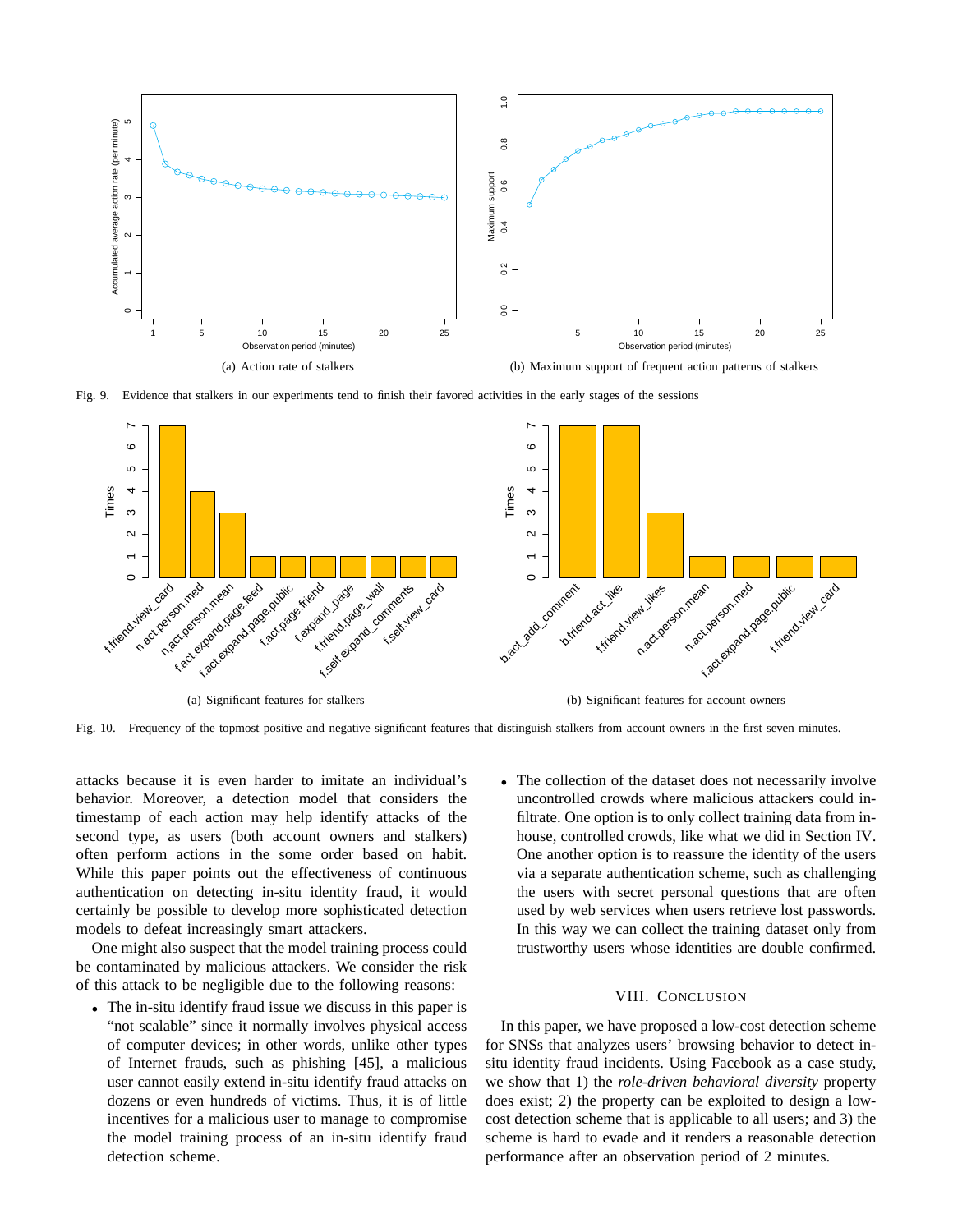In our future work, we will study the browsing behavior of individuals and develop personalized detection models. Such models can only be activated when needed and provide detailed analysis for suspicious sessions. We will also improve the current low-cost detection model to achieve higher detection accuracy within the first few minutes. Such improvements would be possible because we see different user behavior patterns in a variety of time scales. As an example, by counting the occurrences of significant features, i.e., those with the three most positive and three most negative weights, in SSVM with the observation period  $L$  varies from 1 to 7 minutes, as shown in Figures 10(a) and 10(b) show, respectively, we find that some of the significant features in the first 7 minutes are not prominent in the full 25-minute model derived in Section IV-C. This exhibits that users' behavior may change over time and it hints the possibility of more accurate early detection by utilizing such time-dependent browsing actions. We hope that this work will motivate in-depth studies on developing more sophisticated models to prevent in-situ identity fraud in general.

## ACKNOWLEDGEMENTS

This work was supported in part by the Ministry of Science and Technology, National Taiwan University, and Intel Corporation under Grants MOST 103-2911-I-002-001, NTU-ICRP-104R7501, and NTU-ICRP-104R7501-1.

#### **REFERENCES**

- [1] J. Constine, Facebook has users identify friends in photos to verify accounts, prevent unauthorized access, http:// www.insidefacebook.com/2010/07/26/facebook-photos-verify/, online; accessed 2012 (2010).
- [2] J. Constine, Facebook asks every user for a verified phone number to prevent security disaster, http://techcrunch.com/2012/ 06/14/facebook-security-tips/, online; accessed 2012 (2012).
- [3] C. Technologies, Phone data makes 4.2 million\* brits vulnerable to id theft, http:// www.credant.com/news-a-events/press-releases/ 69-phone-data-makes-42-million-brits-vulnerable-to-id-theft. html, online; accessed 2012.
- [4] P. Mah, Stored passwords add to mobile security risks, http://www.itbusinessedge.com/cm/blogs/mah/ stored-passwords-add-to-mobile-security-risks/?cs=47183, online; accessed 2012 (2011).
- [5] R. Yu, Lost cellphones added up fast in 2011, http://usatoday30.usatoday.com/tech/news/story/2012-03-22/ lost-phones/53707448/1, online; accessed 2012 (2012).
- [6] E. Hansberry, Most consumers don't lock mobile phone via pin, http://www.informationweek.com/mobility/security/ most-consumers-dont-lock-mobile-phone-vi/231700155, online; accessed 2012 (2011).
- [7] Facebook, Removal of offline access permission, https:// developers.facebook.com/roadmap/offline-access-removal/, online; accessed 2012.
- [8] M. Pusara, C. E. Brodley, User re-authentication via mouse movements, in: Proc. of the ACM Workshop on Visualization and data mining for computer security, 2004, pp. 1–8.
- [9] S. Shepherd, Continuous authentication by analysis of keyboard typing characteristics, in: European Convention on Security and Detection, 1995, pp. 111–114.
- [10] Y.-J. Lee, O. Mangasarian, SSVM: A smooth support vector machine for classification, Computational Optimization and Applications 20 (1) (2001) 5–22.
- [11] S.-H. Wu, K.-P. Lin, C.-M. Chen, M.-S. Chen, Asymmetric support vector machines: low false-positive learning under the user tolerance, in: Proc. of the 14th ACM KDD 2008, 2008, pp. 749–757.
- [12] J. He, W. Chu, Z. Liu, Inferring privacy information from social networks, Intelligence and Security Informatics (2006) 154– 165.
- [13] E. Zheleva, L. Getoor, To join or not to join: the illusion of privacy in social networks with mixed public and private user profiles, in: Proc. of the 18th Int'l Conf. on World Wide Web (WWW), 2009, pp. 531–540.
- [14] C. Tang, K. Ross, N. Saxena, R. Chen, What's in a name: A study of names, gender inference, and gender behavior in facebook, Database Systems for Adanced Applications (2011) 344–356.
- [15] L. Bilge, T. Strufe, D. Balzarotti, E. Kirda, All your contacts are belong to us: automated identity theft attacks on social networks, in: Proceedings of the 18th international conference on World wide web, ACM, 2009, pp. 551–560.
- [16] L. Jin, H. Takabi, J. B. Joshi, Towards active detection of identity clone attacks on online social networks, in: Proceedings of the First ACM Conference on Data and Application Security and Privacy, CODASPY '11, ACM, 2011, pp. 27–38. doi:10.1145/1943513.1943520. URL http://doi.acm.org/10.1145/1943513.1943520

- [17] A. Felt, D. Evans, Privacy protection for social networking APIs, Web 2.0 Security and Privacy (W2SP).
- [18] R. Wishart, D. Corapi, A. Madhavapeddy, M. Sloman, Privacy butler: A personal privacy rights manager for online presence, in: Proc. of the 8th IEEE PERCOM Workshops, 2010, pp. 672– 677.
- [19] S. Mahmood, Y. Desmedt, Your facebook deactivated friend or a cloaked spy, in: IEEE International Workshop on Security and Social Networking (SESOC 2012), 2012, pp. 367–373.
- [20] Facebook, Facebook security, http://www.facebook.com/ security, online; accessed 2012.
- [21] Facebook, Facebook's privacy policy 2. information we receive, http://www.facebook.com/note.php, online; accessed 2012 (2009).
- [22] T. F. Lunt, R. Jagannathan, R. Lee, S. Listgarten, D. L. Edwards, P. G. Neumann, H. S. Javitz, A. Valdes, IDES: The enhanced prototype-a real-time intrusion-detection expert system, in: SRI International, 1988.
- [23] G. K. Kuchimanchi, V. V. Phoha, K. S. Balagani, S. R. Gaddam, Dimension reduction using feature extraction methods for realtime misuse detection systems, in: IEEE Information Assurance Workshop 2004, IEEE, 2004, pp. 195–202.
- [24] D.-K. Kang, D. Fuller, V. Honavar, Learning classifiers for misuse detection using a bag of system calls representation, in: Intelligence and Security Informatics, Springer, 2005, pp. 511–516.
- [25] S. Mukkamala, A. H. Sung, A. Abraham, Intrusion detection using an ensemble of intelligent paradigms, Journal of network and computer applications 28 (2) (2005) 167–182.
- [26] R. Cathey, L. Ma, N. Goharian, D. Grossman, Misuse detection for information retrieval systems, in: Proceedings of CIKM 2003, ACM, 2003, pp. 183–190.
- [27] C. Y. Chung, M. Gertz, K. Levitt, DEMIDS: A misuse detection system for database systems, in: Integrity and Internal Control in Information Systems, Springer, 2000, pp. 159–178.
- [28] M. Meier, A model for the semantics of attack signatures in misuse detection systems, in: Information Security, Springer, 2004, pp. 158–169.
- [29] P. Helman, G. Liepins, Statistical foundations of audit trail analysis for the detection of computer misuse, IEEE Transactions on Software Engineering 19 (9) (1993) 886–901.
- [30] S. J. Stolfo, S. Hershkop, K. Wang, O. Nimeskern, C.-W. Hu, Behavior profiling of email, in: Intelligence and Security Informatics, Springer, 2003, pp. 74–90.